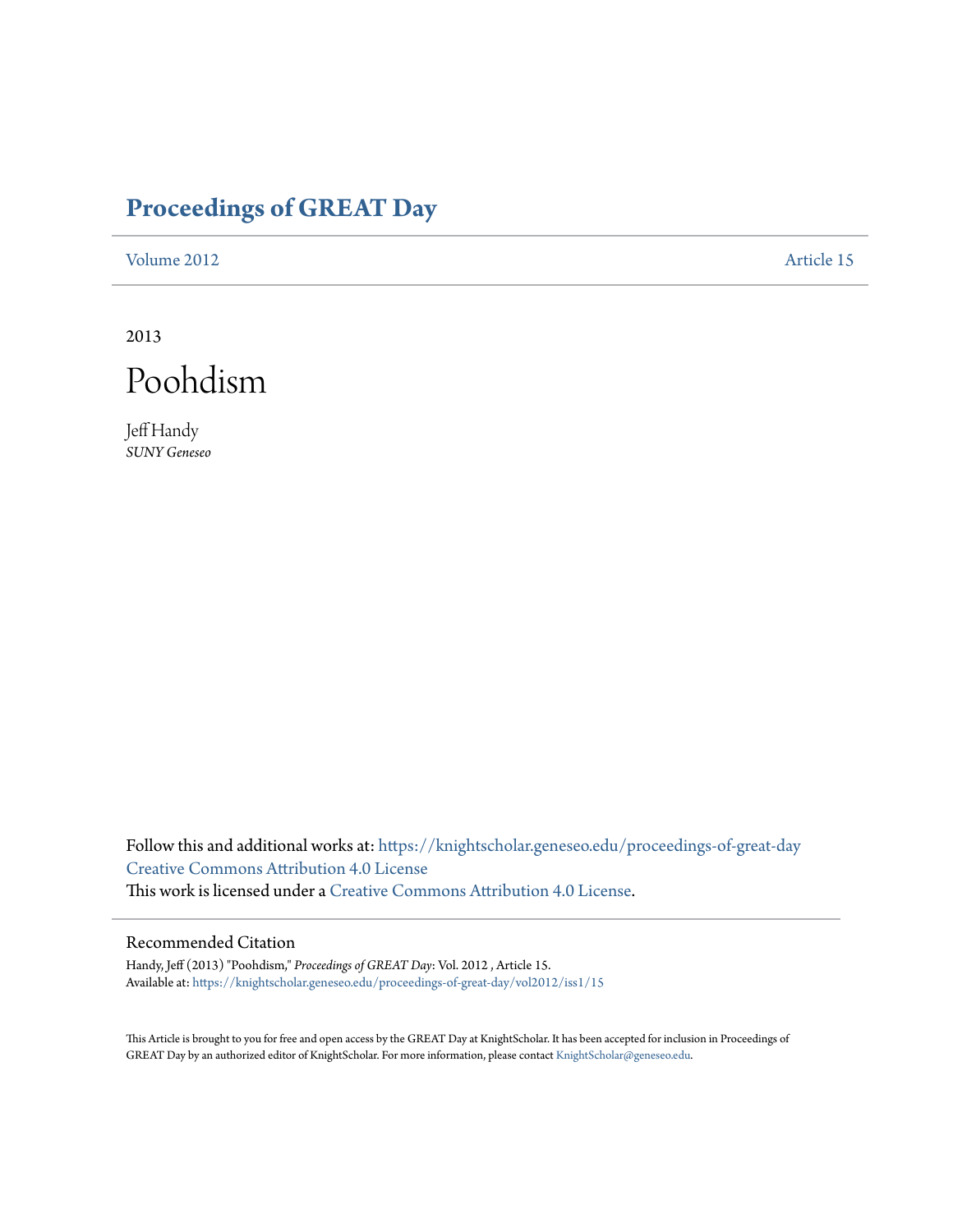1

## **Poohdism**

## Jeff Handy

In Benjamin Hoff's book *The Tao of Pooh*, he uses Winnie the Pooh as an allegorical tool to illustrate the basic principles of the enigmatic Eastern belief system called Taoism. A central Taoist belief holds that if you follow the path, or Tao, that resonates with your inner nature, you will be content with your life. Good living for a Taoist, then, can be sought by what has now become somewhat of a modern cliché—"going with the flow." In the Winnie the Pooh stories, Pooh rarely seems to think twice about his actions; he simply goes about doing whatever it is he has the propensity to do. Because of this fluid behavior, Hoff feels justified in advertising Pooh as an ideal Taoist, but I am inclined to question whether his metaphor holds when comparing Pooh to a human being. Perhaps Pooh can't help but act according to his inner nature. Ignoring the handful of personified traits he possesses, Pooh maintains the same "shallow" free will that a bear has in real life. The possession of a "deep" or "advanced" free will, which Carlo Filice describes in his book *The Purpose of Life*, makes "going with the flow" a much trickier undertaking for human beings. The possession of a deep free will allows a human to reconsider his default nature and make changes if he so wishes. The Buddhists make use of this distinctly human ability when they put forward their Four Noble Truths, which serve as guidelines for rising above the wheel of suffering they call Samsara. The Buddhists claim that if we wish to be blissful and to live the best life, we need to alter our inner nature, specifically our natural inclination to seek gratification, to desire. The Buddhists advocate the use of a deep free will to reprogram, or self-shape our inner nature, whereas the Taoists, at least as Hoff characterizes them, seek only to recognize our inner nature and to live according to it.

I think it's easy to form a few general misunderstandings about Buddhism and Taoism. On the surface, these problems seem to beg us to say that either one or both of these philosophies fail to adequately capture the human existence. Of course one could hold that opinion, but I think that if you look at the alleged shortcomings of each philosophy, you'll see that the second one provides a remedy to patch up whatever problems there are in the first. Put more clearly,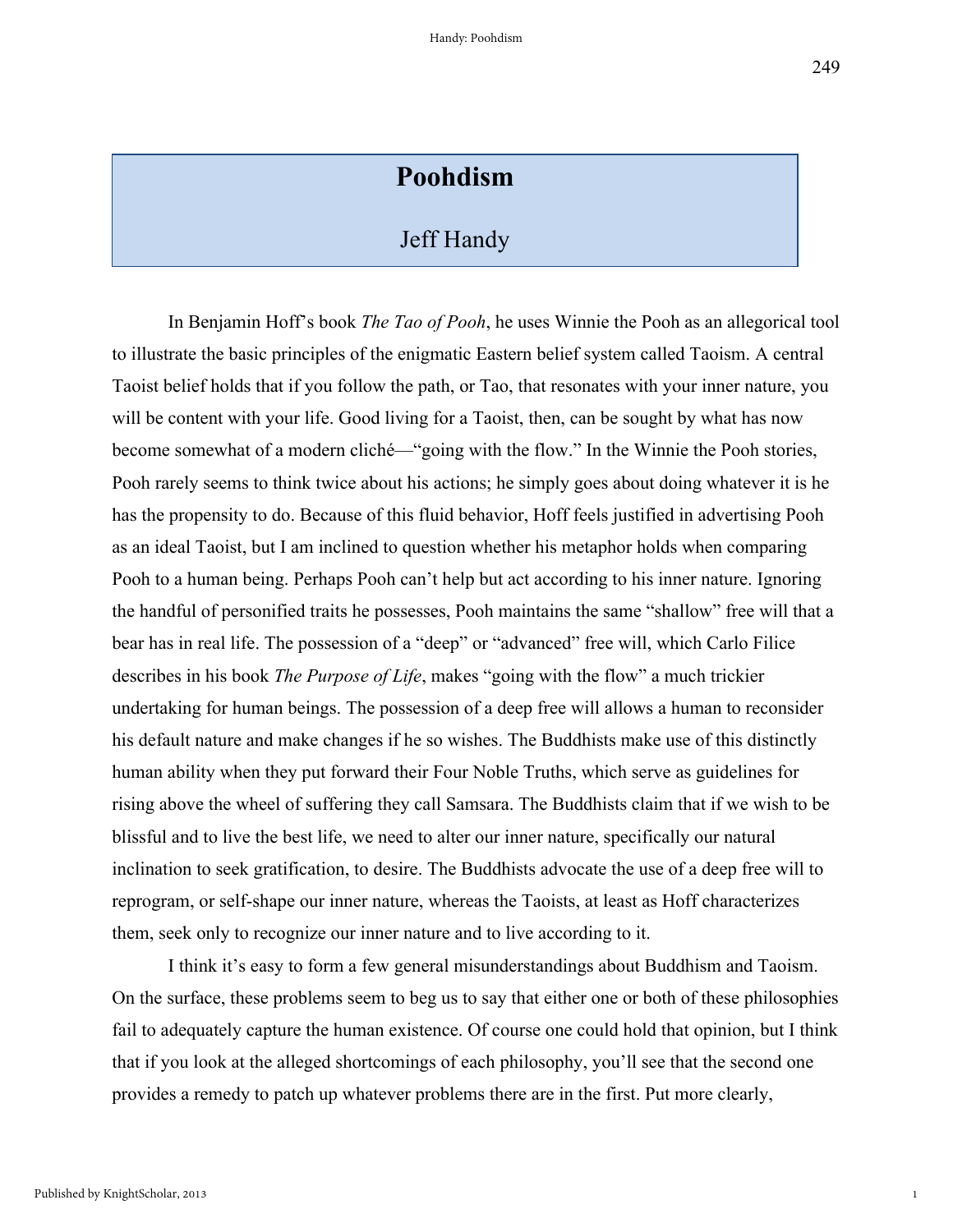Buddhism does a lot to reveal and remedy some of the problems of Taoism, and vice versa. I think that both philosophies as stand-alone entities are actually respectable in the sense that they get a lot of what it is to exist as a human right. So, I'm not saying that the only way for Buddhism and Taoism to save face is to form a new hybrid, to join forces and create one superphilosophy. I'm saying simply that both would do well to reflect on bits and pieces from the other if they wish to clarify some of their ambiguities and promote a philosophy that accurately reflects the human condition. With that said, when considering the title of my paper— Poohdism—think of it less as the name of a new philosophy and more as a methodology for arriving at a clearer vision of what Taoism and Buddhism are.

So, let us make use of this method: Benjamin Hoff uses Pooh as an emblematic Taoist living a good life. Pooh's life is simple. The quotation on the back cover of *The Tao of Pooh* sums up Pooh's tranquil manner. It reads as follows: "While Eeyore frets…and Piglet hesitates…and Rabbit calculates…and Owl pontificates…Pooh just is." Phrases like "just is" and "going with the flow" are some of the many ways people try to wrap their heads around the outwardly mysterious, inexplicable principles of Taoism. In fact, Taoism is quite simple, like Pooh himself. This is why Hoff chooses to employ Pooh as his representative Taoist. Taoism claims that the universe works harmoniously in accordance with its own ways. To keep this harmony intact, one must align one's will with the way, or Tao, of the universe. Each being has an inner nature that, upon its birth, is harmonized with the universe, and that harmony can be upset only by aggressive acts of one's will. This avoidance of aggressive action is captured in the central Taoist concept of *Wu Wei*. *Wu Wei*, as Hoff describes it, is a "principle of minimal effort," where things happen naturally, without forceful human exertion, simply because "the natural world doesn't make mistakes" and so does not need the aid of aggressive human action. Pooh typifies the Taoist concept of *Wu Wei* because, with what seems like hardly any effort whatsoever, he manages to simply get things done. Essentially, whatever needs to be done will be done naturally (that is, it will be done in accordance with the natural way). Hoff quite capably describes Pooh as a great Taoist master, but in my opinion, the demonstrations he uses with Pooh fail to translate to the human experience. Since the general purpose of Hoff's book is to provide an introduction by way of allegory to Taoism, which can briefly be described as a philosophy aimed at encapsulating the right way for a *human* to live, it must be considered nothing less than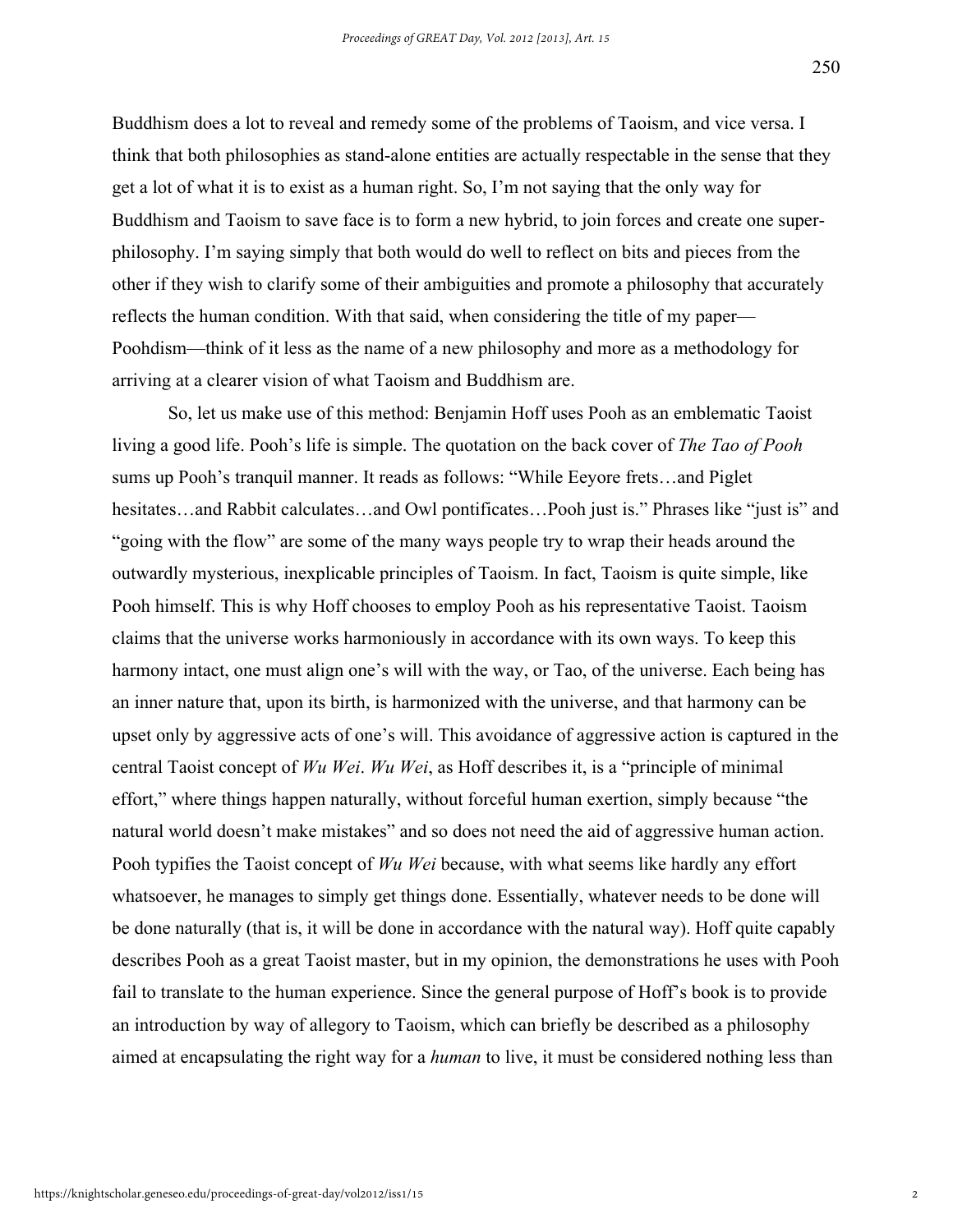a glaring weakness to fail to have the main symbolic figure, Pooh, accurately represent how a human ought to live.

The allegorical failure in *The Tao of Pooh* stems from the differences in human free will from Pooh's free will. Pooh possesses what Carlo Filice would call a "shallow" free will. All beings are born with an initial set of wants, urges, and inclinations. Beings with a shallow free will are free to go about pursuing those wants and urges, but they cannot change what those wants and urges are. A deep or advanced free will, on the other hand, can change the set of wants and urges that it was born with initially. Humans are possessors of deep free will, but Pooh has only a shallow free will. Even with the array of personified characteristics that Pooh is given, he still can't help but to act in accordance with the nature of a bear—his love of honey being the most obvious example. Humans, on the other hand, often partake in the reprogramming, or selfshaping, of desires after reflecting on values and goals and sometimes deciding, freely, to change their natural urges so that they become conducive to the pursuit of those new goals and values. An example of this, which conveniently contrasts with Pooh's inability to stop desiring a certain food (honey), might be a human who researches the health and/or moral reasons for not eating meat and is then convinced that he will be better off if he chooses to not eat meat. In doing so, the person has replaced the omnivorous diet that was present at his birth with a vegetarian diet that reflects his new values. The human examples are ubiquitous. Indeed, most truly meaningful experiences in our life affect what we value and what we strive for—perhaps such an effect is even necessary in some conceptions of the term "meaningful experience"—and we change our desires accordingly. *The Tao of Pooh* does not seem to consider the significant differences between Pooh's free will and human free wills, which, in my opinion, makes its attempt at allegorically capturing the human experience fall short.

Imagining how Hoff could have dealt with the disparity between the free wills of humans and Pooh is difficult. Deep free will doesn't seem to resonate with the Taoist ideal of *Wu Wei*, where a good life is lived by acting according to one's inner nature, because the inner nature of a human is not fixed; it is constantly in flux due to our ability to change our set of wants. Would this not be a fundamental problem of Taoism if it truly struggles to apply to human agents? It is a *human* philosophy, after all. The Buddhists, however, are a group that do acknowledge our deep sense of free will and use it to promote a strategy to escape from the torturous confines of Samsara. Maybe they can come to the rescue.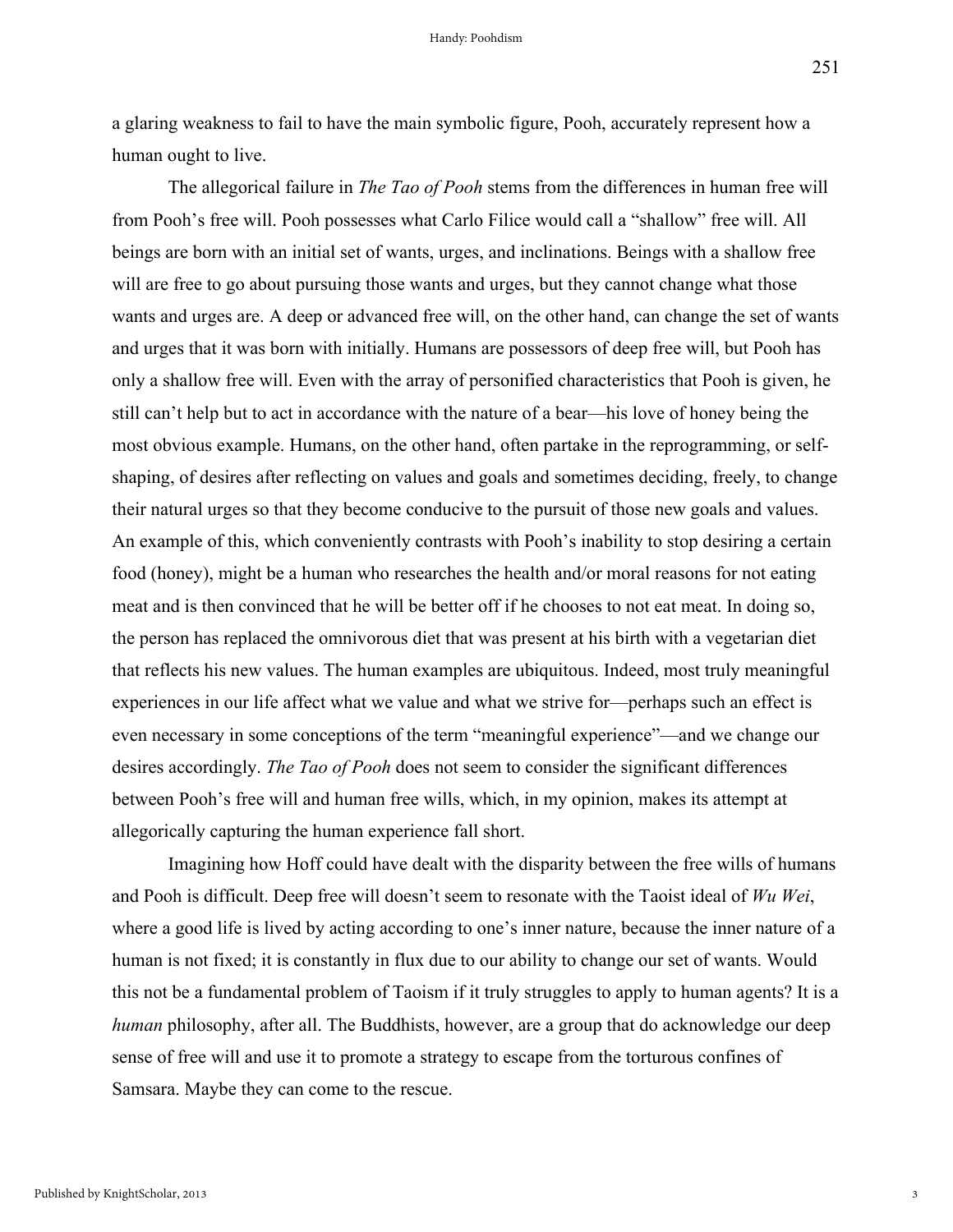The Buddhist Four Noble Truths, to be brief, describe that life is suffering, suffering is caused by our desires, removing desire ends suffering, and following the Eightfold Path is the strategy to remove desire and thus end suffering. Never mind the specifics; what's important here is that implicit in the Four Noble Truths is the fact that we have the ability to change our desires if we wish. Put simply: we have deep free wills. This conscious removal of one of our human traits (i.e. our capacity to desire) seems completely at odds with the Taoist idea of acting in accordance with one's inner nature. Buddhists directly and deliberately tamper with their inner nature to remove suffering. What's interesting is that the Taoists and Buddhists are both seeking the same thing—to live a "good life," a life with minimal suffering—but the ways in which they go about reaching that goal are nearly opposite. Perhaps a tactful convergence of their principles can offer a more practical and reasonable way of minimizing our suffering and living a good life.

I want to try to point out more explicitly some areas where both the Buddhist and Taoist philosophies appear to come up short of capturing the human condition. Fortunately, as we'll see, the weaknesses of the one are mended by the strengths of the other. The first mistake is the more obvious one that the discussion thus far has led up to—Taoists don't acknowledge the idea that perhaps a human's nature *is* to change his inner nature—that self-malleability is essential to the notion of deep free will. In my own less technical language, the Taoists, when characterized this way, remind me of a group of children doing arts and crafts. When someone steps in to offer help, to say "Hey, do you think it would be better if you did such and such instead?" or "Do you need any more popsicle sticks? What about more uncooked macaroni? Don't you think you're going a little heavy on the Glitter Glue?" The children will protectively hover over their projects, alleging, "No, no, everything is exactly how it's supposed to be! Don't mess with anything!" Yes, from Hoff's depiction the Taoists seem to be a lot like that. They treat the universe like it's a brittle house of cards, or a child's Popsicle stick creation, arranged in the best and only way. But what if, within the grand scheme of the universe, the changeability of human inner natures was a *part* of "how it's supposed to be?" What if the cards that built this big house are a little more robust than the Taoists thought? Maybe they only sway instead of collapse under the weight of human volition. I think the Taoists, who really aren't as cranky as the kids I compared them to for effect would accept these ideas, finding that they actually are not contradictory to their concept of *Wu Wei.*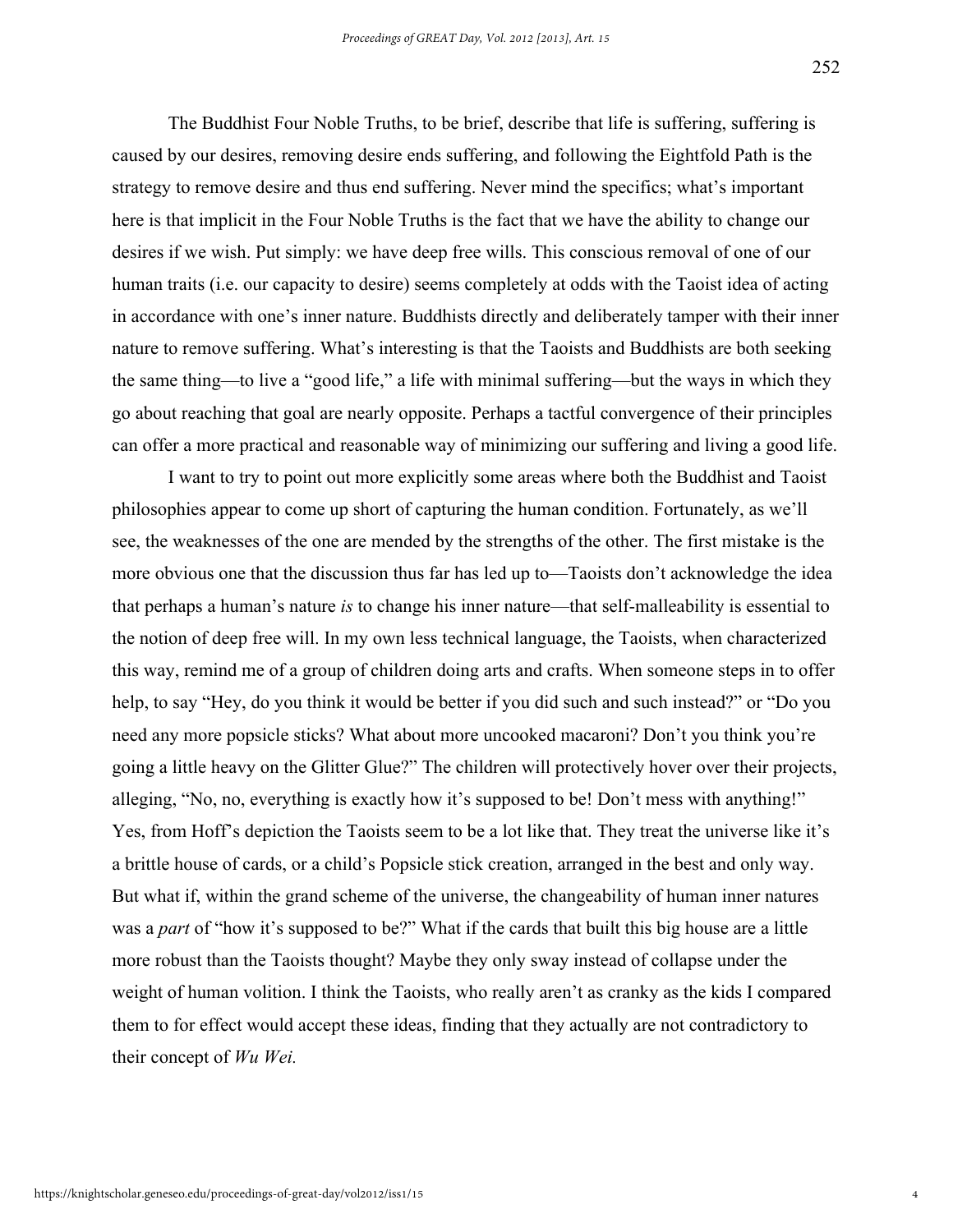Each change in a human's nature, specifically each change in a human's desires, occurs precisely because it feels like the right thing to do for that person. Consider this—would it not be going against my intuition, my inner nature, to stifle my desire to become a vegetarian once I had been convinced of the moral and health-related benefits of the change in diet? To resist a change like this in my inner nature would be to take the very aggressive action that the Taoists so openly condemn. "Going with the flow" for a human is not like floating down the lazy river at your local water park; it is more like riding turbulent ocean waves. Our goals and values change almost daily and to accommodate that variability we simply cannot ignore those changes. We have to harmonize our actions with our values, we have to lean and paddle in a certain way depending on how large and from what angle the waves are crashing around us. To do otherwise is to deceive yourself into thinking you can sail on calmly in rough waters—you are bound to capsize! Thus, I think the Taoists must acknowledge humanity's possession of a deep free will, lest they advocate a philosophy that encourages us to thwart our uniquely human ability to alter our inner natures. Indeed, for a philosophy to hold a central tenet like *Wu Wei,* which asks us to act in accordance with our inner nature, only to admonish the foremost characteristic of our nature, just seems nonsensical to me. But, since it would not be contradictory for *Wu Wei* to incorporate a changeable human nature, maybe Taoism *does* acknowledge our deep free will. The problem might not be with Taoism itself. Maybe the problem is simply in Hoff's failed allegory with Pooh.

The Buddhist misunderstanding, to switch gears here, rests in their reasoning for wanting to remove desires. Buddhists profess that, from the time of our birth, our nature is to follow our desires, and it is in the following of those desires that we ultimately end in suffering. I want to make clear that the suffering does not come about from the act of desiring itself, but by the consumption and subsequent disappearance of pleasure once a desire has been satisfied. If the pleasure felt at the moment of reaching a desire were eternal, perhaps desiring wouldn't be bad at all. It is the *impermanence* of pleasure, the exposure to pleasure followed by a fall back to normalcy that creates suffering. Buddhists may very well agree with this clarification, but nevertheless I don't think they follow it to its conclusion in their philosophy. I believe that if the problem of suffering is not found in the act of desiring itself but in the impermanence of the pleasure, then perhaps not all desires should be detested. If there exist certain pleasures that last a